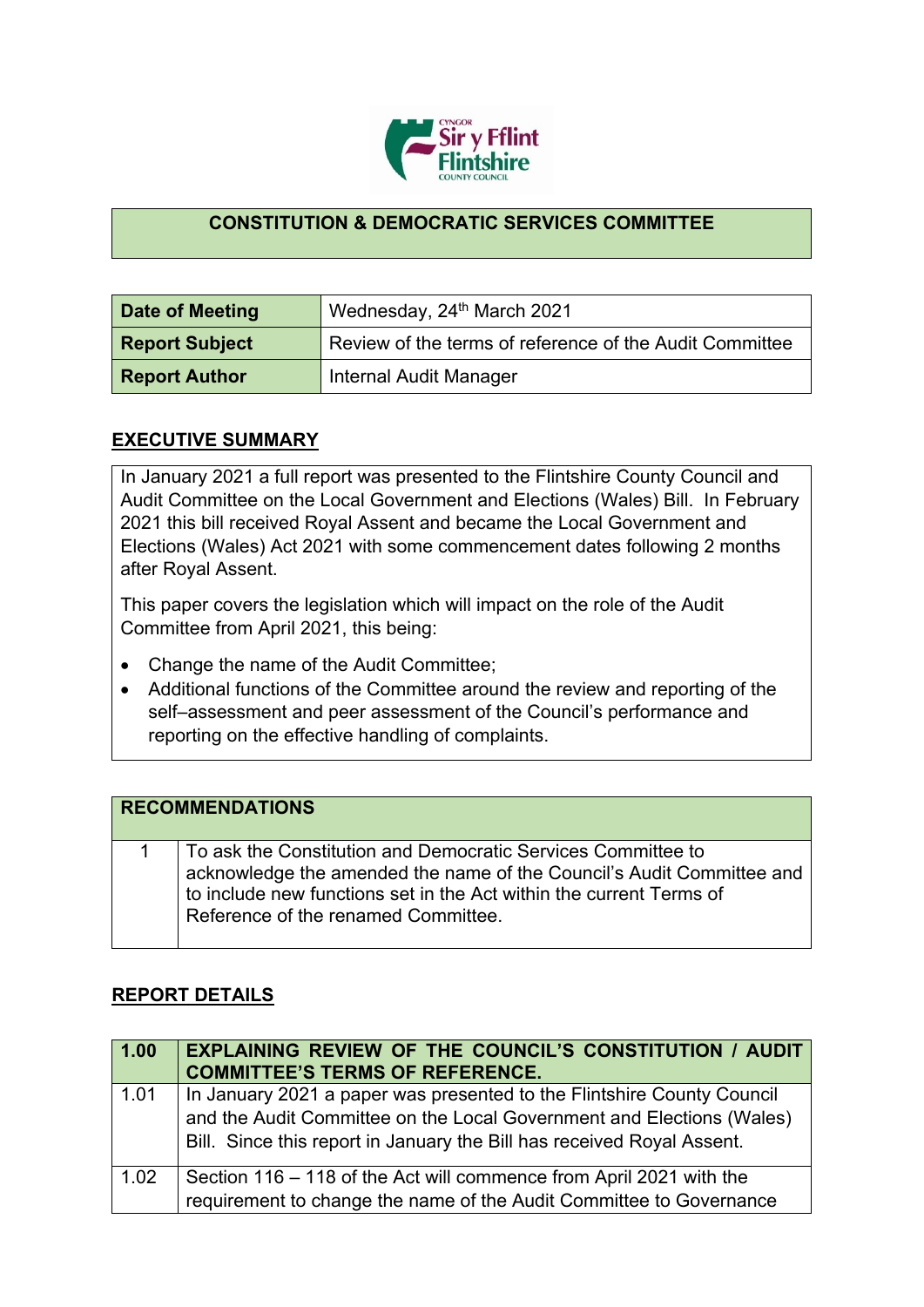|      | and Audit Committee. As part of the act there will be additional<br>responsibilities of the Governance and Audit Committee. These are:<br>Review an annual performance self-assessment;<br>$\bullet$<br>Draft responses to any panel reports;<br>$\bullet$<br>Review and assess the Council's ability to effective handle complaints;<br>$\bullet$<br>and<br>Make reports and recommendations in relation to the authority's ability |
|------|--------------------------------------------------------------------------------------------------------------------------------------------------------------------------------------------------------------------------------------------------------------------------------------------------------------------------------------------------------------------------------------------------------------------------------------|
|      | $\bullet$<br>to handle complaints effectively.                                                                                                                                                                                                                                                                                                                                                                                       |
| 1.03 | Further changes will be required to the composition of the renamed<br>Governance and Audit Committee in May 2022. These changes include<br>the additional appointment of a lay member and the Chair of the<br>Governance and Audit Committee being a Lay Member.                                                                                                                                                                     |
| 1.04 | The current Committee's Terms of Reference has been updated to reflect<br>the renaming of the Committee to Governance and Audit Committee, to<br>include the new functions listed above, and to address the changes of the<br>composition of the audit committee from May 2022. For ease of reference<br>Appendix A highlights all changes in bold / red text.                                                                       |
| 1.05 | The draft Terms of Reference will be presented for consideration to the<br>Audit Committee on the morning of the 24 <sup>th</sup> March 2021 and the<br>Constitution and Democratic Services Committee on the afternoon of the<br>24th March 2021. If accepted they will be presented to County Council on<br>the 1 <sup>st</sup> April 2021.                                                                                        |

| 2.00 | <b>RESOURCE IMPLICATIONS</b> |
|------|------------------------------|
| 2.01 | None.                        |

| 3.00 | <b>CONSULTATIONS REQUIRED / CARRIED OUT</b>                                                                                                                                              |
|------|------------------------------------------------------------------------------------------------------------------------------------------------------------------------------------------|
| 3.01 | Consultation over the draft Terms of Reference has taken place with the<br>Chief Executive, Council's Monitoring Officer and the Democratic Services<br>Manager and the Audit Committee. |

| 4.00 | <b>RISK MANAGEMENT</b>        |
|------|-------------------------------|
| 4.01 | Not applicable at this stage. |

| 5.00 | <b>APPENDICES</b>                                                                   |
|------|-------------------------------------------------------------------------------------|
| 5.01 | Appendix A – Revised Terms of Reference - changes highlighted in bold /<br>red text |